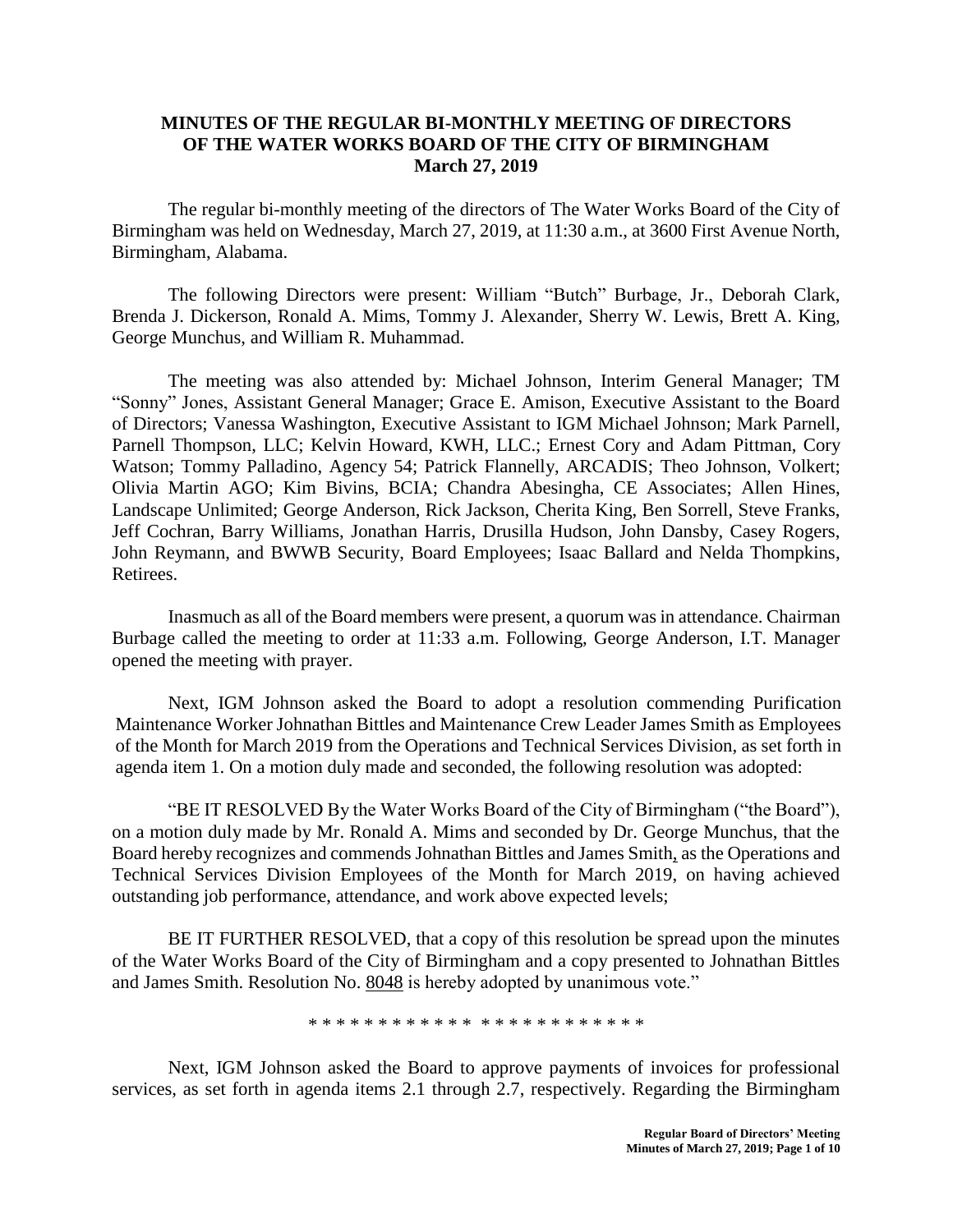Business Alliance (BBA) invoice, agenda item 2.5, Director Lewis asked whether BWWB had been updated on the change with BBA leadership. IGM Michael Johnson indicated that BWWB did not receive a notification on said change from BBA; the information was seen in publications. Director Lewis expressed concerns that as a member paying \$25,000.00, the importance of being informed. Also, BBA was to provide emails and she has not received any information. IGM Johnson stated he has received a letter with an invoice but nothing official. On a motion duly made and seconded, the following resolution was adopted:

"BE IT RESOLVED By The Water Works Board of the City of Birmingham ("the Board"), on a motion duly made by Dr. George Munchus and seconded by Mr. Brett A. King, that the Board hereby authorizes staff to execute payments to the following:

| 2.1 | Cory Watson, P.C.<br>For professional services rendered for January 19, 2019<br>through March 6, 2019                                | \$1,822.50                 |
|-----|--------------------------------------------------------------------------------------------------------------------------------------|----------------------------|
| 2.2 | Dominick Feld Hyde, P.C.<br>For professional services rendered for February 4-28, 2019                                               | \$3,738.00                 |
| 2.3 | Raftelis Financial Consultants, Inc.<br>For professional services rendered for February 2019                                         | \$16,881.62                |
| 2.4 | Agency 54<br>2.4.1 For professional services rendered for January 2019<br>2.4.2 For professional services rendered for February 2019 | \$22,500.00<br>\$22,500.00 |
| 2.5 | <b>Birmingham Business Alliance</b><br>For BBA Investment for 2019                                                                   | \$25,000.00                |
| 2.6 | Parnell Thompson, LLC.<br>For professional services rendered for February 2019                                                       | \$88,291.55                |
| 2.7 | ARCADIS U.S., Inc.<br>For professional services rendered per January 2019 Progress<br>Report (January 2019)                          | \$230,996.46               |
|     |                                                                                                                                      |                            |

Resolution No. 8049 is hereby adopted by unanimous vote."

\* \* \* \* \* \* \* \* \* \* \* \* \* \* \* \* \* \* \* \* \* \* \* \*

Next, IGM Johnson asked the Board to approve said directors' actual travel expenses for the 2019 AWWA/WEF Utility Management Conference held March 5 - 8, 2019, in Nashville, TN, as set forth in agenda item 3.1 through 3.5, respectively. [NOTE: A roll call vote is required.] On a motion duly made and seconded, a "roll call" vote of the directors was taken, and the following resolution was adopted: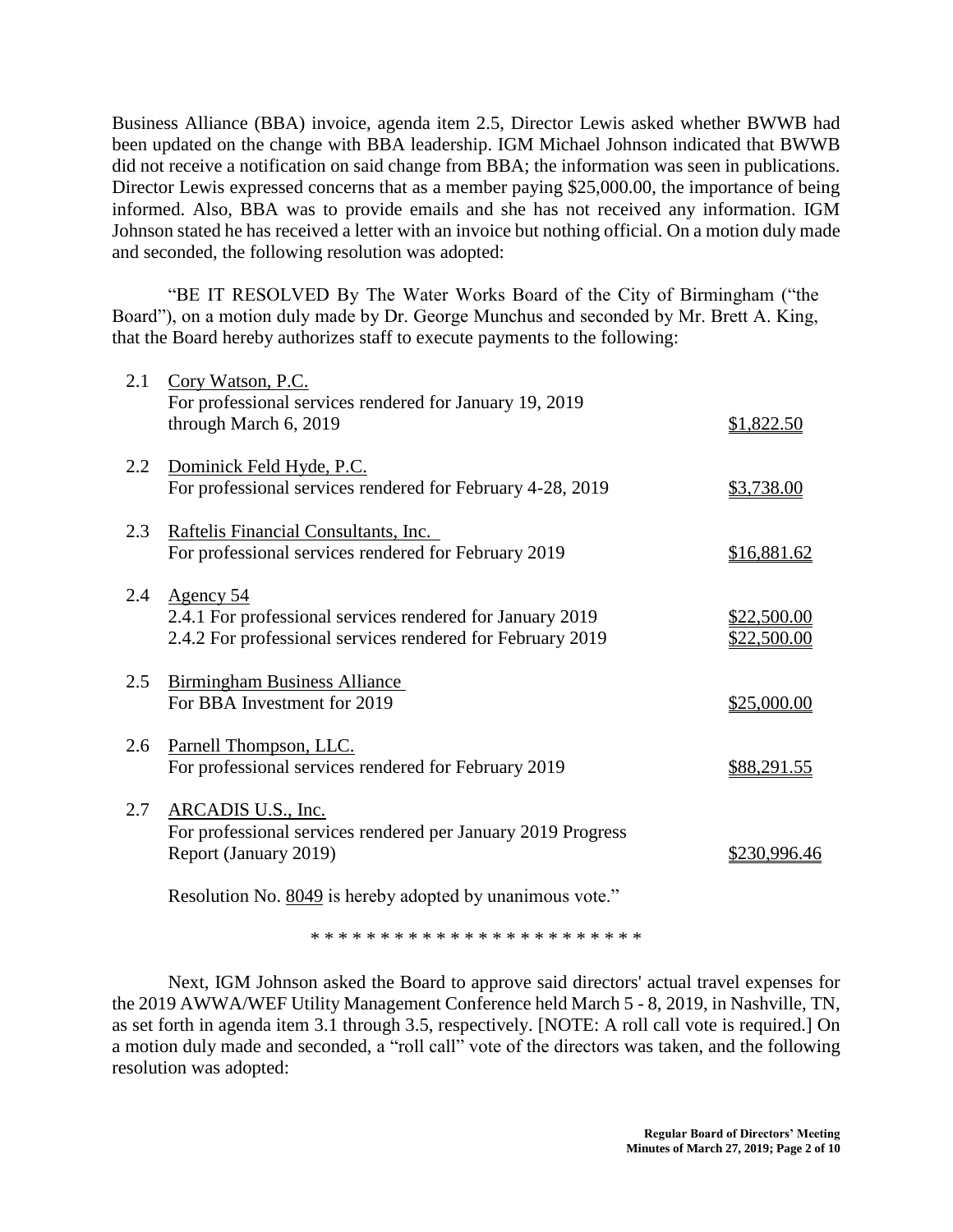"WHEREAS, the Board of Directors has adopted a Travel Expense Reimbursement Policy, as amended; and

WHEREAS, pursuant to Resolution No. 7683 adopted by the Board of Directors on January 16, 2019, approval was given to attend the 2019 Utility Management Conference scheduled March 5 - 8, 2019, in Nashville, Tennessee; and

WHEREAS, in accordance with Act No. 2015-164, approval is requested for the following actual expenses relative to the above-referenced conference.

NOW, THEREFORE, BE IT RESOLVED, on a motion duly made by Mr. Brett A. King and seconded by Dr. George Munchus, that the following board member(s) be reimbursed for his or her actual expenses pertaining to said conference as follows:

- Deborah Clark for total actual expenses including conference registration, lodging (room and tax only), business meals and other in the amount of \$1,872.42 (as listed on the attached Itemized Travel and Business Expense Reimbursement).
- Tommy Joe Alexander for total actual expenses including conference registration, lodging (room and tax only), business meals and other in the amount of \$2,185.89 (as listed on the attached Itemized Travel and Business Expense Reimbursement).
- Ronald A. Mims for total actual expenses including conference registration, lodging (room and tax only), business meals and other in the amount of \$2,194.97 (as listed on the attached Itemized Travel and Business Expense Reimbursement).
- William R. Muhammad for total actual expenses including conference registration, lodging (room and tax only), business meals and other in the amount of \$2,283.74 (as listed on the attached Itemized Travel and Business Expense Reimbursement).
- Brenda J. Dickerson for total actual expenses including conference registration, lodging (room and tax only), business meals and other in the amount of \$2,791.88 (as listed on the attached Itemized Travel and Business Expense Reimbursement).

Resolution No. 8050 is hereby adopted by a roll call vote: Chairman Burbage, Yes; Director Clark, Yes; Director Dickerson, Yes; Director Mims, Yes to all others with abstaining for himself; Director Alexander, Yes; Director Lewis, Yes; Director King, Yes; Director Munchus, Yes; and Muhammad, Yes."

\* \* \* \* \* \* \* \* \* \* \* \* \* \* \* \* \* \* \* \*

Next, IGM Johnson asked the Board, to reimburse the Operating Account for capital expenditures made for the periods ended December 31, 2018 (\$4,818,924.49) and January 31, 2019 (\$7,001,114.37), from Schedule No. IV (Cash Basis), in the total amount of \$11,820,038.87 for said two months, as set forth in agenda item 4. IGM Johnson explained that capital expenses were being paid from PAYGO. However, capital funds are being used now, which reimburses our operating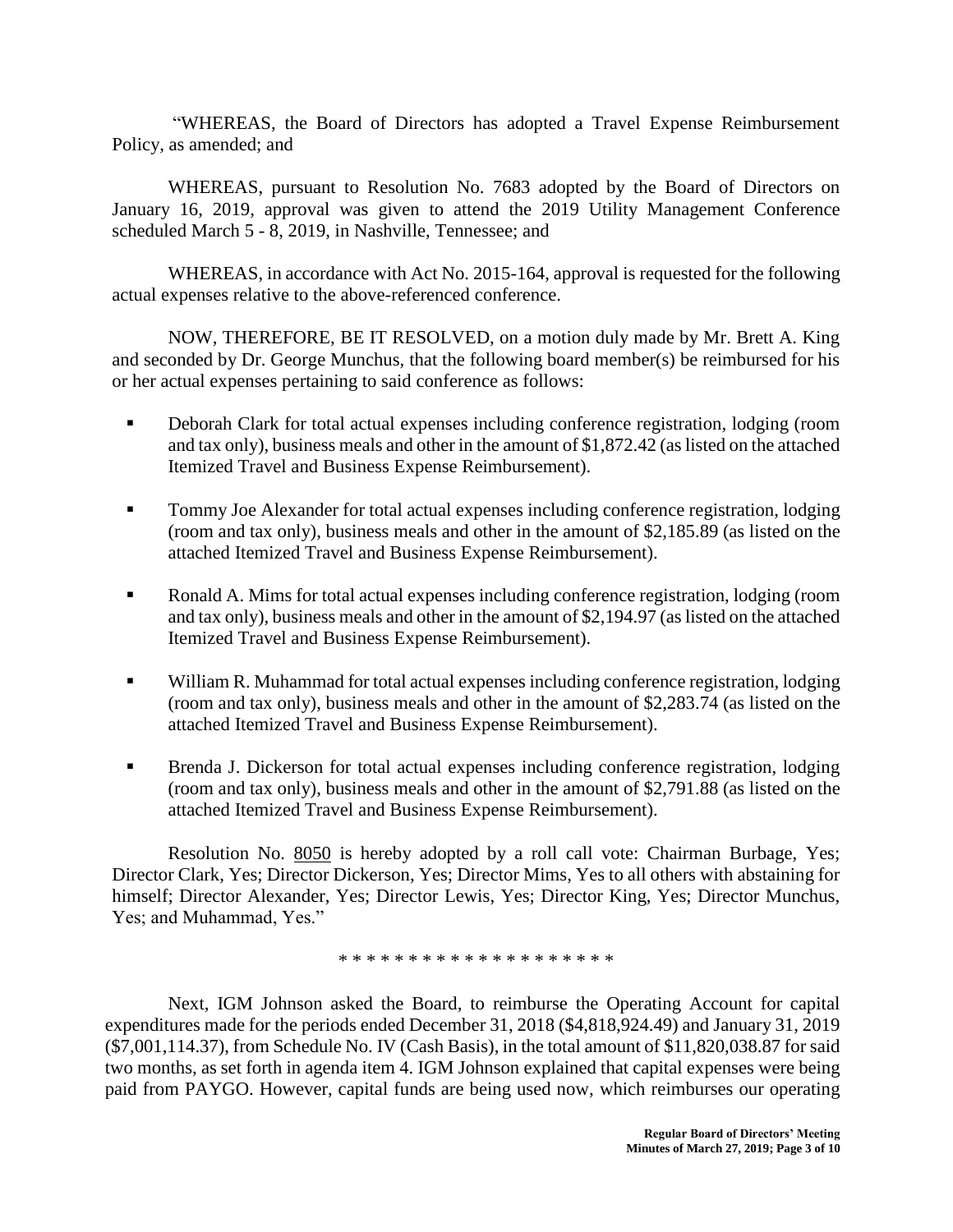budget for capital expenditures. On a motion duly made and seconded, the following resolution was adopted:

"WHEREAS, ARCADIS US, Incorporated, in Certificates dated March 6, 2019, certified that during the periods ending December 31, 2018 (\$4,818,924.49) and January 31, 2019 (\$7,001,114.38), that there were expenditures for the cost of system improvements, which were paid out of the Operating Account, and reimbursement of that account is now due. The total certified capital expenditures for said two months total \$11,820,038.87 and;

WHEREAS, transfers to the Operating Account can be made from any, or a combination, of the following: the 2002 Construction Fund, the Improvement Fund, and/or the Revenue Account.

NOW, THEREFORE, BE IT RESOLVED By The Water Works Board of the City of Birmingham, on a motion duly made by Dr. George Munchus and seconded by Mr. Ronald A. Mims, that the Trustee be, and is hereby instructed to immediately transfer \$11,820,038.87 to the Operating Account from any, or a combination, of the following: The 2002 Construction Fund, the Improvement Fund, and/or the Revenue Account. Resolution No. 8051 is hereby adopted by unanimous vote."

\* \* \* \* \* \* \* \* \* \* \* \* \* \* \* \* \* \* \* \*

Next, IGM Johnson asked the Board to approve expenditures with Layne/Vertiline c/o Dowdy & Associates, a sole source provider, to repair a Cahaba Pump Station river pump at a total out-of-pocket cost to the Board of \$182,350.00, as recommended by the Engineering and Maintenance Committee, as set forth in agenda item 5. [Note: This expenditure is exempt from the bidding under Alabama Competitive Bid Law because it is a sole source provider.] Director Burbage asked that it be clarified for the audience that the river pump is a sole source, because the pump is already installed and Layne/Vertiline c/o Dowdy & Associates is the only manufacturer that can perform the repairs needed for the river pump. AGM Sonny Jones indicated that the pump is being rebuilt, because it is 30% of new. The original drawings and specifications are protected under intellectual property. The manufacturer is the only one that has access for rehabbing the said pump. On a motion duly made and seconded, the following resolution was adopted:

"BE IT RESOLVED By The Water Works Board of the City of Birmingham ("the Board"), on a motion duly made Dr. George Munchus and seconded by Mr. Ronald A. Mims, that the Board hereby approves expenditures with Layne/Vertiline c/o Dowdy & Associates**,** a sole source provider, to repair a Cahaba Pump Station river pump at a total out-of-pocket cost to the Board of \$182,350.00, as recommended by the Engineering and Maintenance Committee. [NOTE: This expenditure is exempt from bidding under the Alabama Competitive Bid Law because it is a sole source provider.] Resolution No. 8052 is hereby adopted by unanimous vote."

\* \* \* \* \* \* \* \* \* \* \* \* \* \* \* \* \* \* \*

Next, IGM Johnson asked the Board, to exercise its bid option to extend a 12-month contract with CJ Pressure Cleaning, Inc., the lowest responsible and responsive bidder, for pressure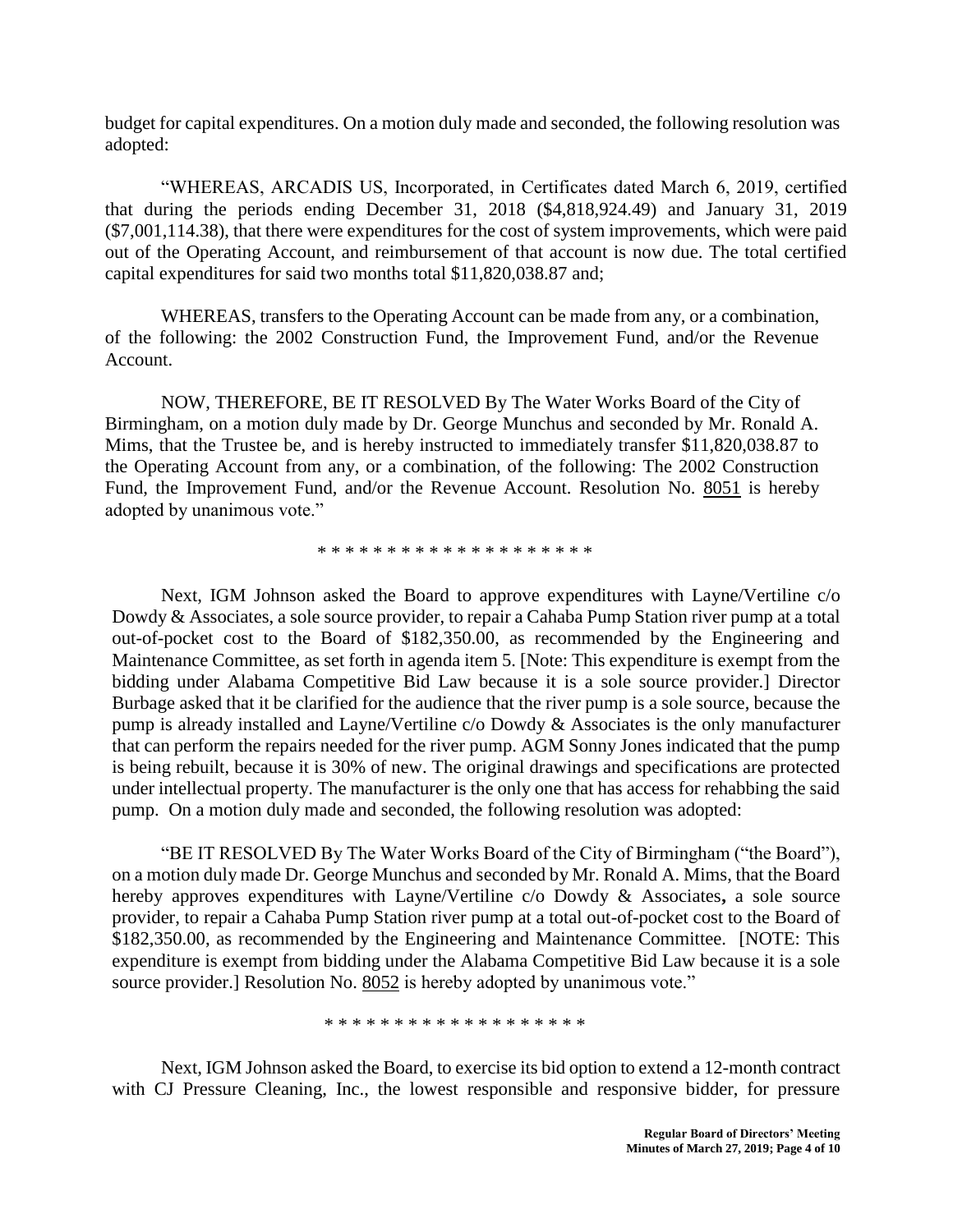washing, per bid awarded June 28, 2018, at an estimated out-of-pocket cost to the Board of \$500,000.00, as recommended by the Engineering & Maintenance Committee; and to authorize the Interim General Manager and/or the Assistant General Manager to execute a contract per Bid Specifications and Conditions. CJ Pressure Cleaning, Inc. is a HUB company, as set forth in agenda item 6. Director Muhammad asked whether CJ Pressure Cleaning was a service and a HUB, which the answer was yes to both questions. IGM Johnson answered yes. Then, Director Muhammad asked for clarification on when services should or should not be bid. Per Atty Mark Parnell, for the type of services provided by CJ Pressure Cleaning, expenditures over 15,000.00 unless it is professional services and under \$50,000.00 for public works. Director Mims requested that the board be provided the previous price paid for services/bids for comparison. AGM Sonny Jones agreed to include information on the Agenda submission forms. After no further discussion, on a motion duly made and seconded, the following resolution was adopted:

"BE IT RESOLVED By The Water Works Board of the City of Birmingham ("the Board"), on a motion duly made by Dr. George Munchus and seconded by Mr. Ronald A. Mims, that the Board hereby exercises its bid option to extend a 12-month contracts with CJ Pressure Cleaning, Inc., the lowest responsible and responsive bidder, for pressure washing services, per bid awarded June 28, 2018, at an estimated out-of-pocket cost to the Board of \$500,000.00, as recommended by the Engineering & Maintenance Committee; and to authorize the Interim General Manager and/or the Assistant General Manager to execute a contract per Bid Specifications and Conditions. CJ Pressure Cleaning, Inc. is a HUB company. Resolution No. 8053 is hereby adopted by unanimous vote."

\* \* \* \* \* \* \* \* \* \* \* \* \* \* \* \* \* \* \* \* \* \* \* \*

Next, IGM Johnson asked the Board to take bids, as set forth in agenda items 7.1 through 7.4, respectively. Director Mims requested that the HUB participation is listed on the "take bids" requests and to improve on the amount of HUB participation. Per IGM Johnson, staff is working with BCIA to help improve participation. On a motion duly made and seconded, the following resolution was adopted:

"BE IT RESOLVED By The Water Works Board of the City of Birmingham ("the Board"), on a motion duly made by Dr. George Munchus and seconded by Dr. Brenda J. Dickerson, that the Board hereby authorizes staff to take bids on the following, as recommended by the Engineering and Maintenance Committee:

- 7.1 The replacement of approximately 7,580' of 2" galvanized steel pipe / 2" unlined cast iron pipe and 800' of 6" unlined cast iron pipe with approximately 8,600' of 6" DICL pipe and related appurtenances; and 136 water services along Avenue "R"; Avenue "J"; Avenue "K"; Avenue "L"; Avenue "M";  $12<sup>th</sup>$  Place; 13th Street; 14th Street; 15th Street and 17th Street located in the Ensley Community of the City of Birmingham, Alabama at an estimated out-of-pocket cost to the Board of \$2,064,000.00, as recommended by the Engineering and Maintenance Committee.
- 7.2 The replacement of approximately 3,810' of 2" galvanized steel pipe with approximately 600' of 4" DICL pipe; 2,650'of 6" DICL pipe and related appurtenances; and 99 water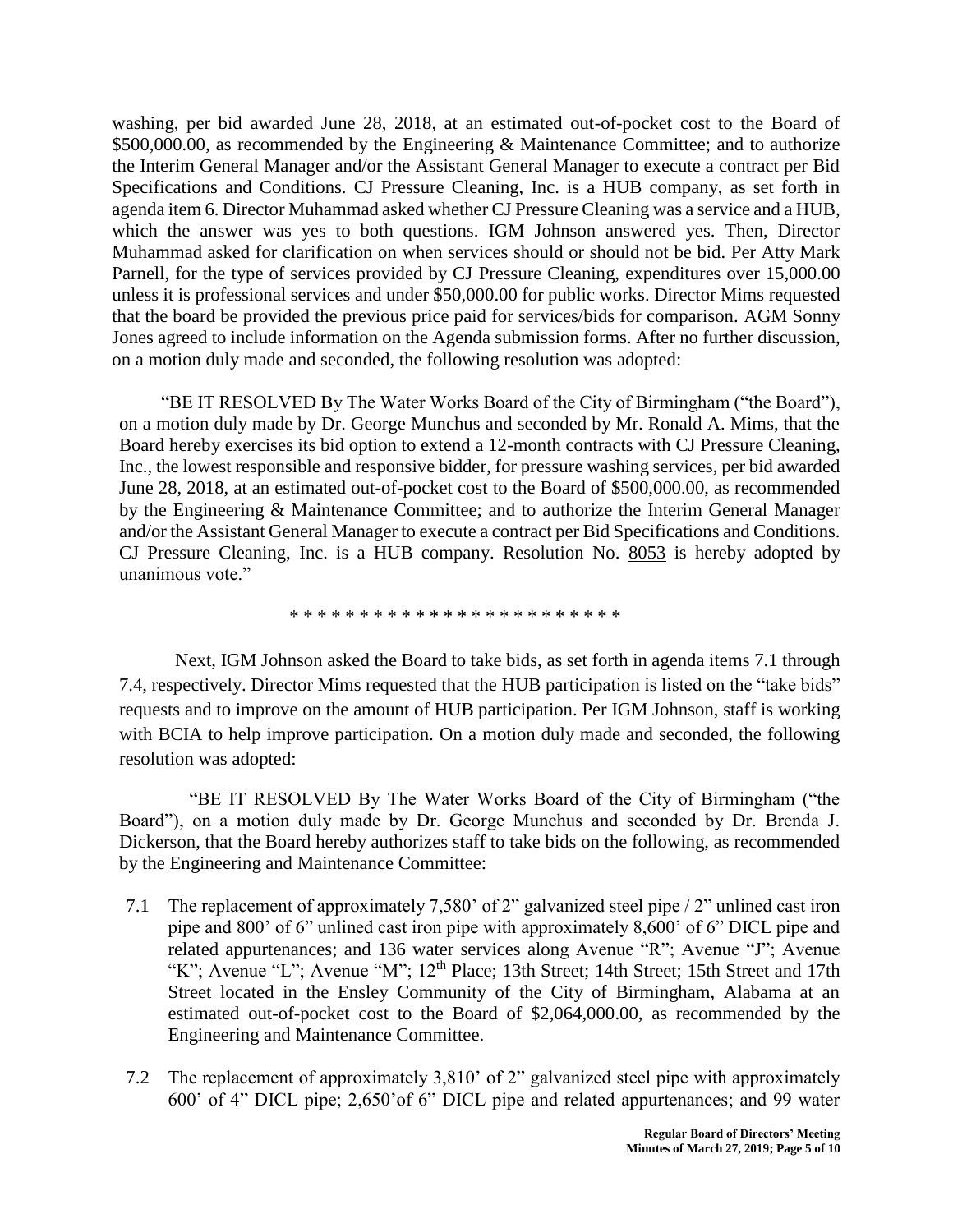services along (Site A) Parkridge Avenue located in the City of Fairfield, Alabama and along (Site D) Grasselli Boulevard SW and Hillman Avenue SW both located in the City of Birmingham, Alabama at an estimated out-of-pocket cost to the Board of \$747,500.00, as recommended by the Engineering and Maintenance Committee.

- 7.3 The replacement of approximately 2,720' of 2" galvanized steel pipe / 2" unlined cast iron pipe with approximately 140' of 4" DICL pipe; 830' of 6" DICL pipe; 1,890' of 8" DICL pipe and related appurtenances; and 42 water services along Dawson Avenue SW; Dowell Avenue SW; and 28th Street SW located in the City of Birmingham, Alabama at an estimated out-of-pocket cost to the Board of \$657,800.00, as recommended by the Engineering and Maintenance Committee.
- 7.4 Request Committee to recommend to the Board approval to take bids for the replacement of approximately 2,280' of 2" cast iron cement lined (CICL) pipe with approximately 210' of 4" DICL pipe; 3,000' of 6" DICL pipe and related appurtenances; and 42 water services along Mims Avenue SW; 17th Way SW; Cleburn Avenue SW; and Boise Avenue SW located in the City of Birmingham, Alabama at an estimated out-of-pocket cost to the Board of \$738,300.00, as recommended by the Engineering and Maintenance Committee.

Resolution No. 8054 is hereby adopted by unanimous vote."

\* \* \* \* \* \* \* \* \* \* \* \* \* \* \* \* \* \* \* \* \* \* \* \*

Next, IGM Johnson asked the Board to award bids, as set forth in agenda items 8.1 through 8.3, respectively. Director Muhammad asked if the 30% HUB participation came from the subcontractor percentage or the contract project total, which IGM Johnson stated it is 30% of the contract. Director Clark expressed concerns about the excessive landscaping amount on agenda item 8.3. Director Clark inquired whether a schedule and a list of the properties to be landscaped available. Per AGM Jones, the majority was landscaping associated with main repairs at an average of five per day in various places. Director Clark expressed concern of a previous landscaping project that actual cost was extremely higher than the estimate. She also inquired about last year's cost. Per AGM Jones the underestimate was for \$200,000.00 but the cost was a million dollars. Then, Director Clark indicated there was no notification of an issue occurring to inform the board of said cost. John Dansby stated he reviewed the estimates when he became the Distribution Manager and saw that the previous estimates were too low. Per Mr. Dansby, things are transitioning now that he's identified some of the issues and made the appropriate adjustments. The project had not been bid at the amount of the expenditures. Director Muhammad asked Attorney Mark Parnell whether an item voted for as an instrument should come back to the board for approval if over the amount budgeted or the bid. Per Attorney Parnell, the board should be informed but they do not have to go back to approve the item regarding a bid. Next, Director Burbage stated that an item may be over or under the bid amount but not necessarily over the budgeted amount. Director Lewis indicated that the board needs to be informed if a bid is over the amount approved and the board has previously requested to be notified throughout the years. Dr. Dickerson asked IGM Johnson to provide the information going forward, which he agreed. Director Muhammad asked if there was a policy, which Attorney Parnell indicated there is no formal resolution to his knowledge. Director Burbage requested to research whether BWWB has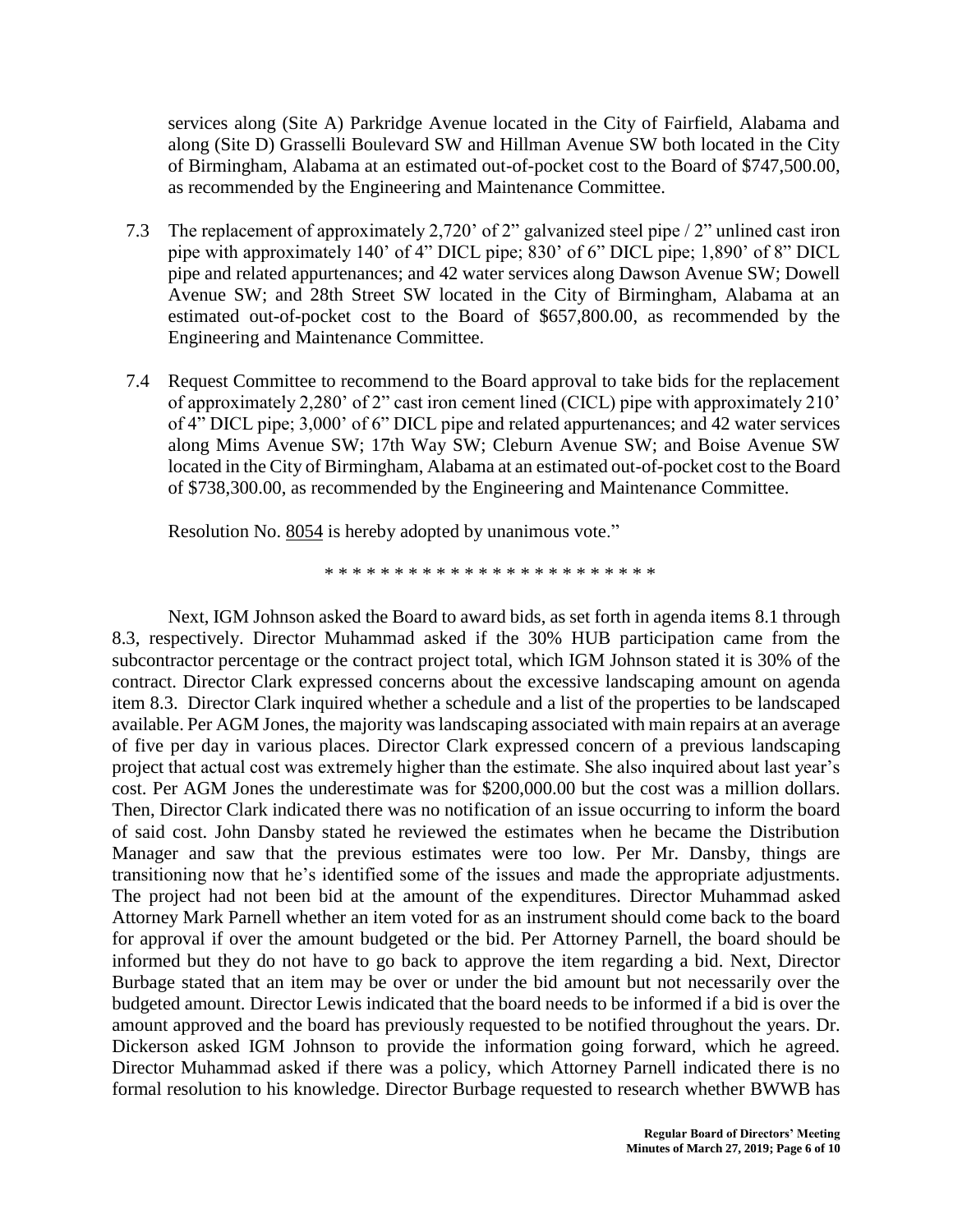a formal policy on said issue. Patrick Flannelly, ARCADIS, explained that historically regarding the capital program, which are the large projects, the bidding has been on lump sum or unit price basis. The practice for lump sum basis is there is a Change Order Review Group that controls changes within 10% and any change over the 10% goes back before the board. Historically, the unit price projects are faster and easier for the Engineering Department to estimate; therefore, they are controlled at the total budget level which usually balances out. Per Director Muhammad his concerns, for example, the on-call bidders bid a low amount to get the contract, but the company paid more money than the amount bid to get the contract. Therefore, he is in favor of a policy to come back to the board on said projects. On a motion duly made and seconded, the following resolutions were adopted:

"BE IT RESOLVED By The Water Works Board of the City of Birmingham ("the Board"), on a motion duly made by Mr. Brett A. King and seconded by Dr. Brenda J. Dickerson, that the Board hereby authorizes staff to execute purchase orders and/or contracts for procurement of materials, services and supplies needed for the operation, construction, and maintenance of the water system to the following:

- 8.1 Consolidated Pipe, **the lowest responsible and responsive bidder,** for estimated quantities of Curb Stops (Annual), at an estimated out-of-pocket cost to the Board of \$51,409.60, as recommended by the Engineering & Maintenance Committee; and **to authorize** the Interim General Manager and/or the Assistant General Manager to execute a contract per Bid Specifications and Conditions. [NOTE: The Historically Underutilized Business (HUB)'s subcontractor participation is 0% (Supplier).]
- 8.2 Consolidated Pipe, **the lowest responsible and responsive bidder,** for estimated quantities of Unions (Annual), at an estimated out-of-pocket cost to the Board of \$68,067.68, as recommended by the Engineering & Maintenance Committee; and **to authorize** the Interim General Manager and/or the Assistant General Manager to execute a contract per Bid Specifications and Conditions. [NOTE: The Historically Underutilized Business (HUB)'s subcontractor participation is 0% (Supplier).]
- 8.3 Landscape Unlimited, LLC., **the lowest responsible and responsive bidder,** for landscaping restoration throughout the distribution area at an annual estimated out-ofpocket cost to the Board of \$1,497,800.00, as recommended by the Engineering  $\&$ Maintenance Committee; and **to authorize** the Interim General Manager and/or the Assistant General Manager to execute a contract per Bid Specifications and Conditions. [NOTE: The Historically Underutilized Business (HUB)'s subcontractor participation is 30%. The only bidder to respond.]

Resolution No. 8055 is hereby adopted by unanimous vote."

\* \* \* \* \* \* \* \* \* \* \* \* \* \* \* \* \* \* \* \* \* \* \* \*

Next, IGM Johnson asked the Board to approve and to authorize the Interim General Manager to schedule open forums and/or town hall meetings with BWWB employees, as set forth in agenda item 9. Director Lewis inquired about the specifics and purpose for said item. IGM Johnson stated Director Mims directed staff to place item on the agenda. Then, IGM Johnson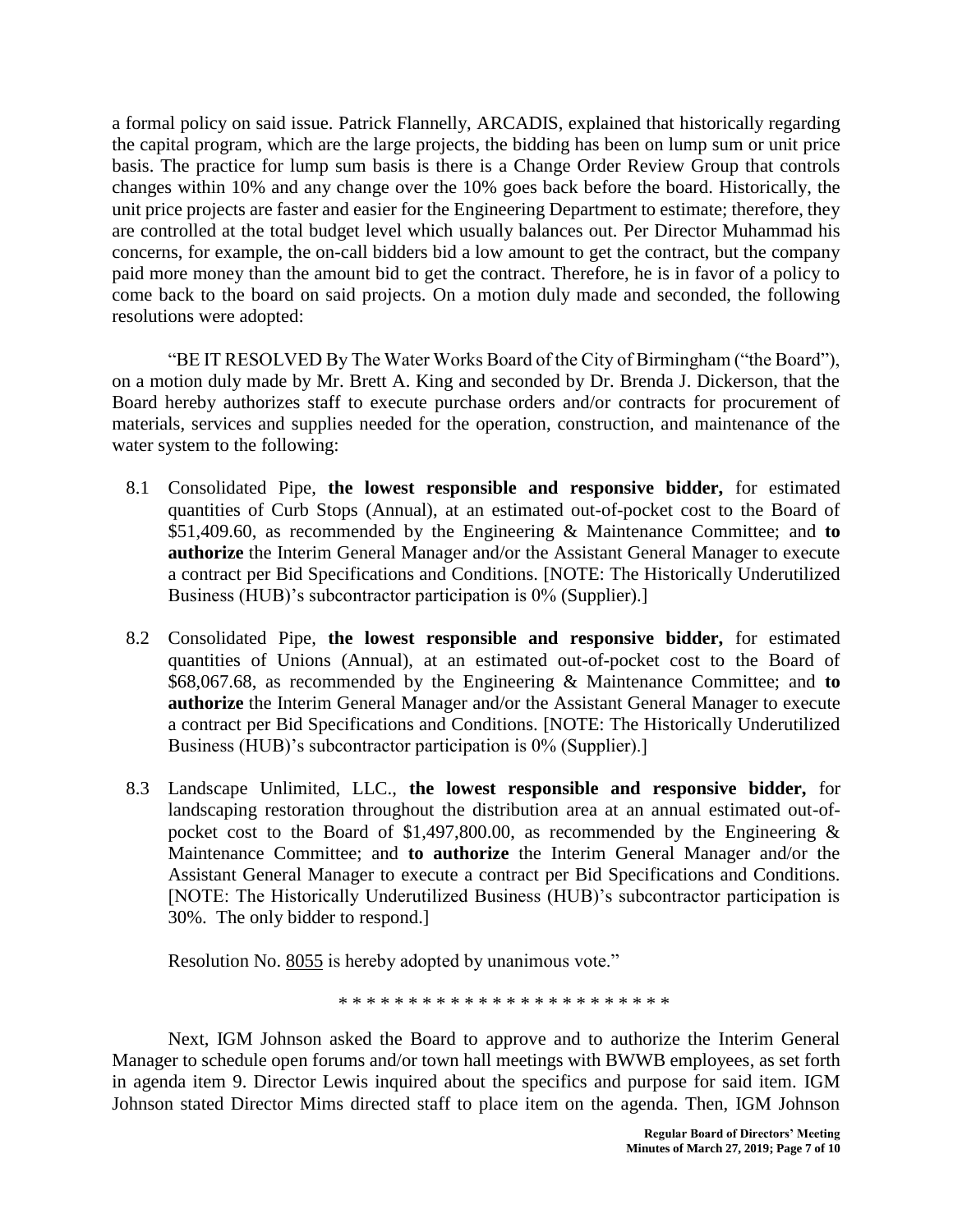explained some of the specifics with the board. Director Clark stated that if the item was previously tabled, it should go back to Committee to answer questions and address concerns such as jobs left undone, overtime paid, etc. Dr. Dickerson stated that employee engagement is crucial in developing a culture without fear and intimidation of BWWB from the employees and engaging the employees is a positive thing to do. Per Director Mims, employees should be given an opportunity to express their concerns. Director Muhammad stated that employees have expressed the preference to hear information directly from the board. Director Burbage called for a vote on said item. On a motion duly made and seconded, the following resolution was adopted:

"WHEREAS, The Water Works Board of the City of Birmingham (the "Water Works Board") has over 635 employees; and

WHEREAS, said employees are located throughout the Works Board's service area which stretches over portions of five (5) counties; and

WHEREAS, said employees provide a variety of services to the Water Works Board and to the Water Works Board's customers; and

WHEREAS, said employees experience a variety of working conditions; and

WHEREAS, in the past, the Water Works Board has conducted townhall meetings or open forums with the board of directors to give the employees an opportunity to express any issues they may wish to discuss concerning their employment with the Water Works Board; and

WHEREAS, the board of directors believe that it would be helpful for the development of policies to hold one or more townhall meetings or open forums for the purpose of allowing employees an opportunity to express issues they may wish to discuss concerning their employment with the Water Works Board.

NOW THEREFORE, on a motion made by Dr. George Munchus and seconded by Mr. Ronald A. Mims as follows:

1. The Interim General Manager is hereby authorized and instructed to schedule one or more townhall meetings or open forums with the board of directors at location(s) suitable to allow employees the opportunity to discuss issues concerning their employment with the Water Works Board. The number and location of the town hall meetings to be determined by the Interim General Manager but designed to allow the maximum number of employees an opportunity to participate.

2. The townhall meetings or open forums will be for the purpose of allowing employees to discuss issues of a general nature and not issues of an individualized or personal issue for the particular employee.

3. The Interim General Manager is to inform the board of directors of the time and place of the townhall meetings or open forums.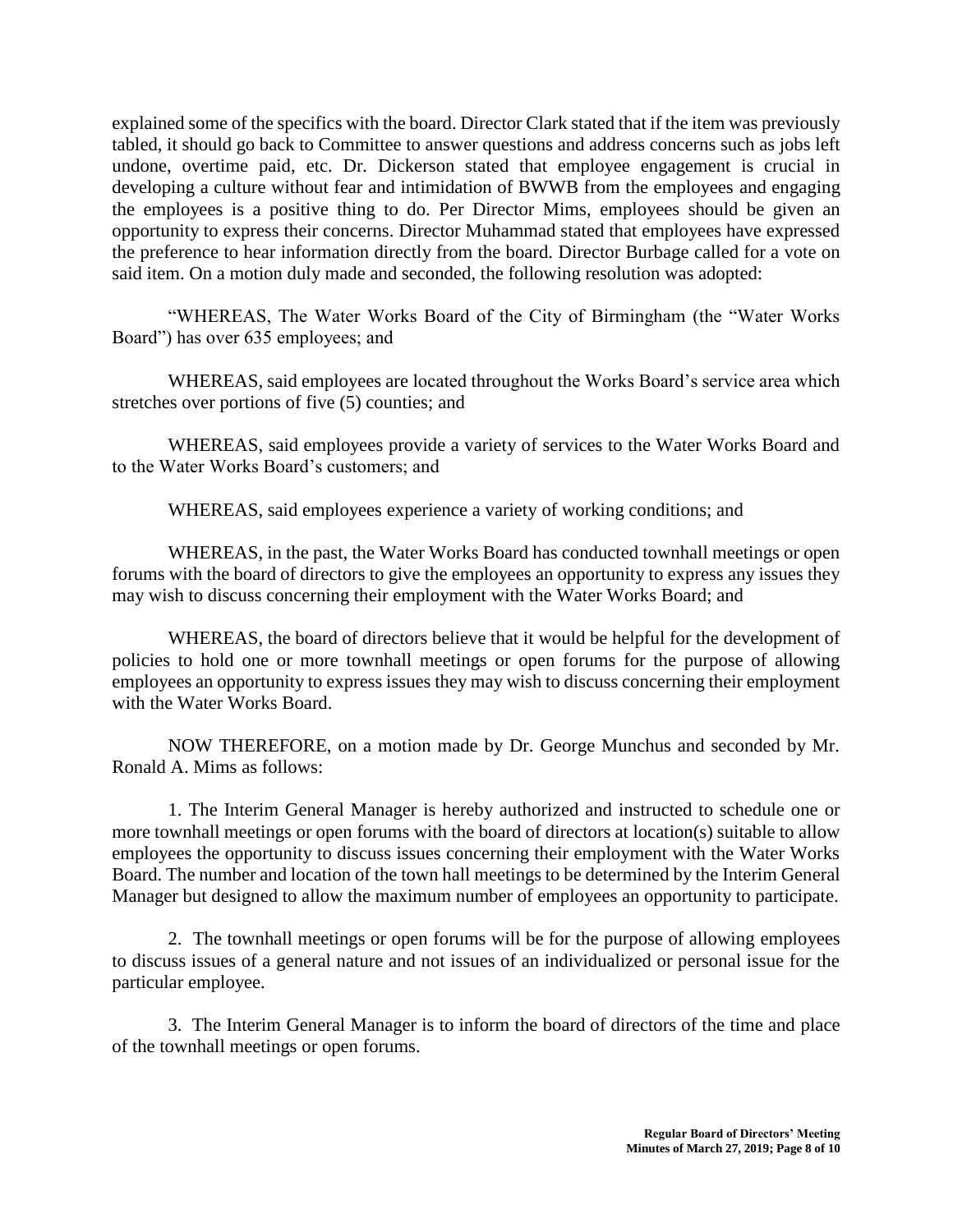Resolution No. 8056 is hereby adopted by Directors Burbage, Dickerson, Mims, Alexander, King, Munchus and Muhammad. Director Lewis abstained. Director Clark voted no."

\* \* \* \* \* \* \* \* \* \* \* \* \* \* \* \* \* \* \* \* \* \* \*

Subsequently, agenda item 10 addressed new business. Director Lewis made a motion to hire the search firm POLIHIRE to perform an executive search to hire a General Manager. Per Director Burbage, he will contact Attorney Parnell to ensure the board receives a formal agreement. Then, he requested Grace Amison, Executive Assistant to the Board of Directors to prepare a letter for his signature to the other search firms notifying them that another firm was chosen and thanking them for their services. On a motion duly made and seconded, the following resolution was adopted:

"BE IT RESOLVED By The Water Works Board of the City of Birmingham ("the Board"), on a motion duly made by Ms. Sherry W. Lewis and seconded by Ms. Deborah Clark, that the Board hereby approves to hire POLIHIRE to perform an executive search for the General Manager's position. Resolution No. 8057 is hereby by adopted by Directors Clark, Dickerson, Lewis and Alexander. Directors Mims and Muhammad abstained. Directors Burbage, King, and Munchus voted no."

\* \* \* \* \* \* \* \* \* \* \* \* \* \* \* \* \* \* \* \* \* \* \*

Next, under new business, Dr. Munchus made a motion to remove the "Interim" from the General Manager's title and to adjust his salary to \$300,000.00. There was discussion that a motion to hire a search firm was adopted and now there is a motion to remove "Interim" from the Acting General Manager's title. Attorney Parnell stated it is an inconsistent action to hire a search firm to look for a General Manager and have a motion to hire Interim General Manager Michael Johnson as the General Manager. Director Lewis asked to see a contract since past General Managers worked under a contract or if IGM Johnson was being placed under a contract. Per Dr. Munchus, he is not putting IGM Johnson under contract; he is removing the interim title. Attorney Parnell stated the General Manager can work under a contract or be an employee at-will. Director Lewis asked to see the details of the contract, for instance, there were perks from the previous General Manager's contract that they may not want in this contract. Director Muhammad stated, there will be no contract. Mr. Johnson would be an at-will employee. Attorney Parnell stated Mr. Johnson would have the same benefits as other employees. Director Lewis asked IGM Johnson would he accept the position and salary if the board made the offer. IGM Johnson answered yes. Director Burbage called for a roll call. On a motion duly made and seconded, the following resolution was adopted with a vote of 5 to 4:

"BE IT RESOLVED By The Water Works Board of the City of Birmingham ("the Board"), on a motion duly made by Dr. George Munchus and seconded by Mr. William R. Muhammad, that the Board hereby approves to remove the "Interim" form the General Manager's title and to adjust his salary to \$300,000.00. Resolution No. 8058 is hereby by adopted by Directors Burbage, Alexander, King, Munchus and Muhammad. Directors Clark, Dickerson, Mims and Lewis voted no."

\* \* \* \* \* \* \* \* \* \* \* \* \* \* \* \* \* \* \* \* \* \* \* \*